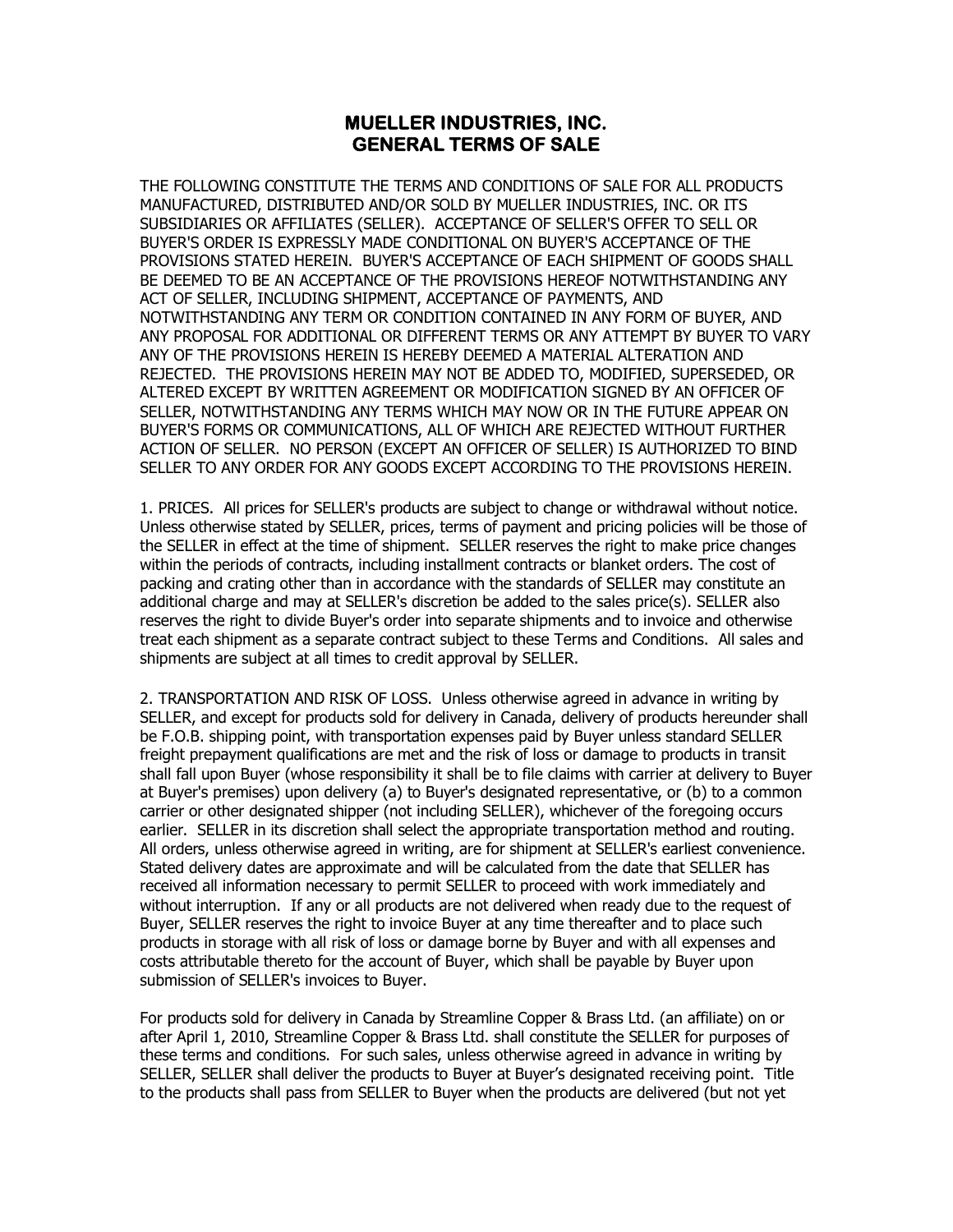unloaded) to Buyer's designated receiving point. Risk of loss or damage to the products while in transit, with the exception of loss or damage incurred during the unloading of the products by Buyer at buyer's designated receiving point, shall be borne by SELLER until the products are delivered to the Buyer's designated receiving point.

3. DELAYS. SELLER shall not be liable for any delays in delivery due or resulting in whole or in part from or made impossible or impractical by any cause beyond the control of SELLER including but not limited to fire, explosion, epidemics, accident, material and significant breakdown, strike or labor disputes, adverse weather conditions, loss or damage in shipment, shortage or lack of materials, fuel or power, sale or transfer of manufacturing facilities, embargo, acts of God, acts (including delay or failure to act) of any governmental authority (de jure or de facto) or any other contingency or delay or failure or cause beyond SELLER's control. If, due to any such occurrence, SELLER is unable to supply total demands for any goods specified, SELLER may, but shall not be obligated to, allocate production, inventory and deliveries (in any manner fair and reasonable to the extent that goods are not special or unique) and will notify Buyer reasonably that there will be delay or nondelivery.

4. TAXES. All prices are exclusive of any applicable foreign or U.S.A. federal, state or local sales, use, excise or other taxes, which SELLER may be required to pay or collect, under any existing or future law, upon or with respect to the sale, delivery, storage, processing, use or consumption of any of the products covered hereby, which shall be for the account of Buyer, who shall promptly pay the amount thereof to SELLER upon demand.

5. PAYMENT TERMS AND SECURITY INTEREST. Unless otherwise agreed in advance in writing by SELLER, payment terms are 2% 30 days, net 45 days. All payments not made within such time may be subject to a carrying charge of one percent per month on the unpaid balance or the highest rate permitted by applicable law, whichever is the lesser. Until the entire amount due hereunder is paid, SELLER reserves a security interest in all products sold, with all rights, privileges and remedies of a selling secured party in the jurisdiction to which the goods may be shipped or within which they may be kept at any time. In pursuance thereof, Buyer agrees to timely execute any documents which SELLER may request from time to time in order to give notice of, perfect or otherwise give effect to the existence of said security interest.

6. FINANCIAL RESPONSIBILITY. If Seller has any reasonable doubt at any time as to Buyer's financial condition and ability to perform, Seller, at its option, may (a) decline to make further shipments other than on a cash in advance basis or upon Buyer providing other security satisfactory to Seller, or (b) terminate this agreement.

7. RECEIVING AND INSPECTION. Any claim by Buyer based upon or relating to any claimed defect in the products ascertainable upon visual inspection thereof, including without limitation any claim relating to size, type, quantity or shipping damage and the like, must be presented to SELLER or its representative within fifteen (15) days following the date of receipt of the product by Buyer. Buyer's receipt of any product delivered hereunder shall be an unqualified acceptance, and a waiver by Buyer of any and all such claims with respect to such product unless Buyer gives SELLER notice of claim within fifteen (15) days after such receipt. Unless otherwise agreed in advance in writing by SELLER, variations in the products as to composition, dimensions, quantity and the like shall be permissible and not cause for Buyer's rejection or revocation if within prevailing industry (United States of America) standards. Buyer assumes all risk and liability for results.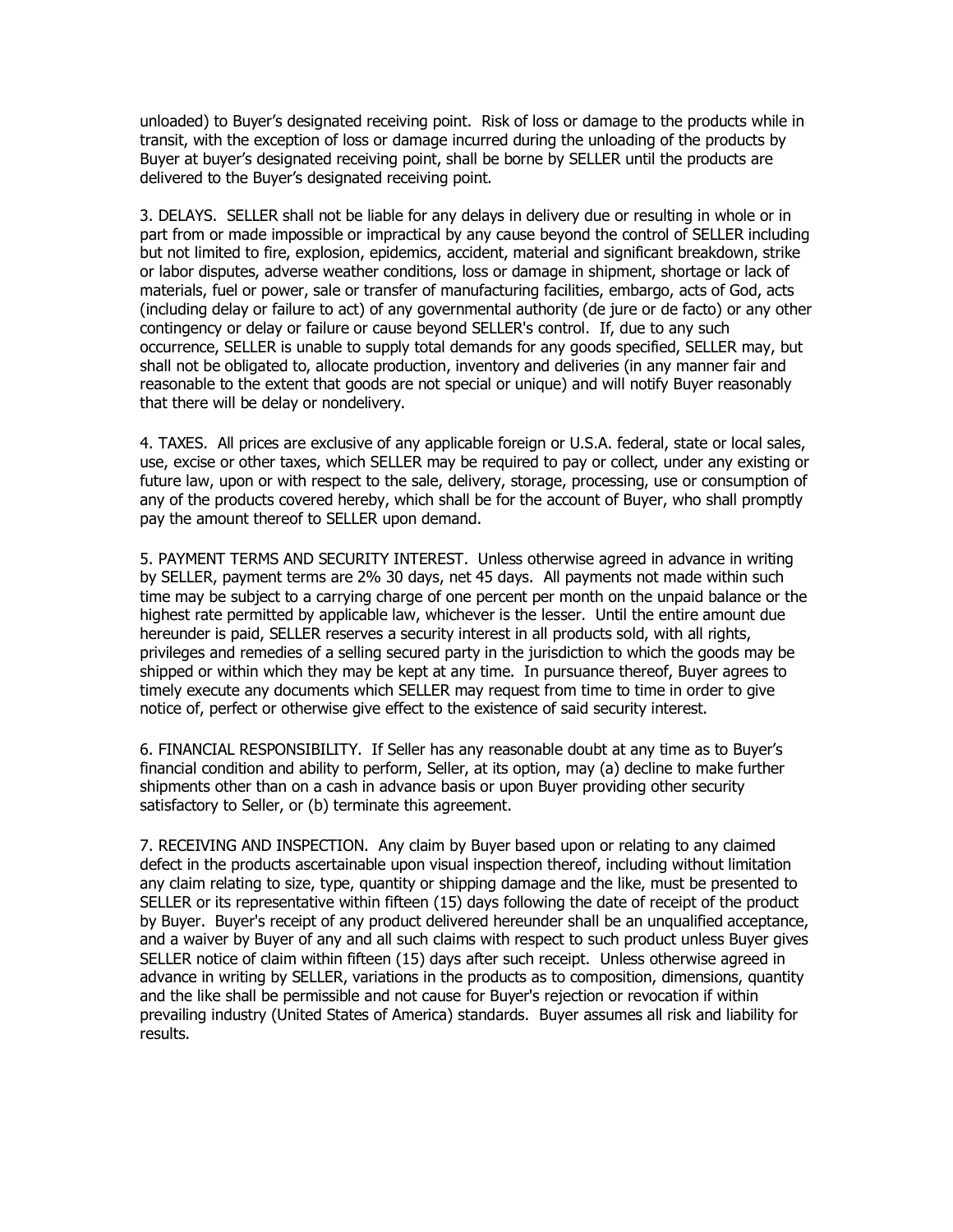8. TOOLING. Buyer will indemnify, defend and hold SELLER harmless from and against any liability, damage, loss or expense arising from the use or handling of any tooling supplied or designed by Buyer from which products are to be cast or manufactured by SELLER.

9. PATENT INDEMNITY. SELLER agrees to protect, indemnify and hold harmless the Buyer, its successors, assigns, customers and users of its products against any liability, loss, damage or expense whatsoever resulting from any infringement of any United States Letters Patent by any thing, number, material, design, composition, or processing of SELLER's origin or practice supplied by SELLER. With respect to any thing, number, material or design, composition, or processing, specified by Buyer and not of SELLER's origin or practice, BUYER agrees to save SELLER harmless from any liability, loss damage or expense whatsoever resulting from any infringement of any United States Letters Patent arising out of SELLER's making, using or selling the same for or to BUYER in fulfillment of its orders or contracts. SELLER and BUYER severally agree to notify the other in writing promptly of any charge of infringement made and of any suit brought in respect to such device or composition and to assume or tender to the other the full control of the defense or settlement of such suit in accordance herewith.

10. WARRANTY. Seller warrants only to Buyer that products furnished of Seller's own manufacture will conform to prevailing (United States of America) industry standards as to quality, inspections, composition, quantity and type, and will be free from defects in workmanship and materials for a period of one year from the date of receipt by Buyer of the products. This warranty will not apply to damage resulting from normal wear, improper installation, misuse or neglect. Weight figures shown in Seller's catalogue and price sheets, and documents of sale are approximate only. Product is sold on a per unit basis not on a weight basis. Seller does not warrant any aspect of product representation, installation, modifications or manufacturing carried out by parties other than Seller and Buyer hereby indemnifies Seller for any loss, cost or expense to which Seller may be exposed as a result of any such activities by Buyer or Buyer's customers. Seller's sole obligation for failure to comply with this warranty will be, at its election, to repair or replace the defective product where Buyer notifies Seller and such product is made available to Seller for inspection F.O.B. Seller's facility or point of manufacture within the one year warranty period. Except to the extent that (1) descriptions of size, quality and type, which may appear on Seller invoices and other documents, and (2) statements of conformity of products with specification of certain industry, government, or professional organizations standards, which may appear as product information disclosures in Seller's literature and documents, may from time to time be construed to be express warranties, THIS WARRANTY IS IN LIEU OF AND EXCLUDES ALL OTHER WARRANTIES, EXPRESS OR IMPLIED, INCLUDING MERCHANTABILITY AND FITNESS FOR A PARTICULAR PURPOSE.

11. LIMITATION OF LIABILITY. Under no circumstances will Seller's liability in the aggregate to Buyer under any legal theory, including without limitation, breach of contract or warranty, or commission of any tort, including negligence and strict liability, or claims for indemnification, exceed the invoice price for the affected product. Buyer must commence any action at law or in equity against Seller within one year after the product is delivered to Buyer. Buyer will not have any recourse against Seller for any loss which reasonably could be prevented by cover or otherwise. Exceptions to Seller's warranty and limitation of liability provisions or waivers of the same granted by Seller will not constitute a precedent, default or waiver of Seller's rights to enforce such provisions in whole or in part in the future. SELLER WILL NOT BE LIABLE TO ANY PERSON FOR ANY INDIRECT, SPECIAL, INCIDENTAL, CONSEQUENTIAL OR OTHER DAMAGES OF ANY KIND WHATSOEVER, WHETHER ANY CLAIM OR POTENTIAL CLAIM IS BASED UPON THEORIES OF CONTRACT, NEGLIGENCE, OR TORT AND INCLUDING WITHOUT LIMITATION, SELLER WILL HAVE NO LIABILITY FOR SHIPPING CHARGES, LABOR, INSTALLATION, COSTS OR ANY OTHER LOSSES OR EXPENSES RELATED TO OR ASSOCIATED WITH THE INSPECTION, REPAIR OR REPLACEMENT OF THE WARRANTED PRODUCTS.